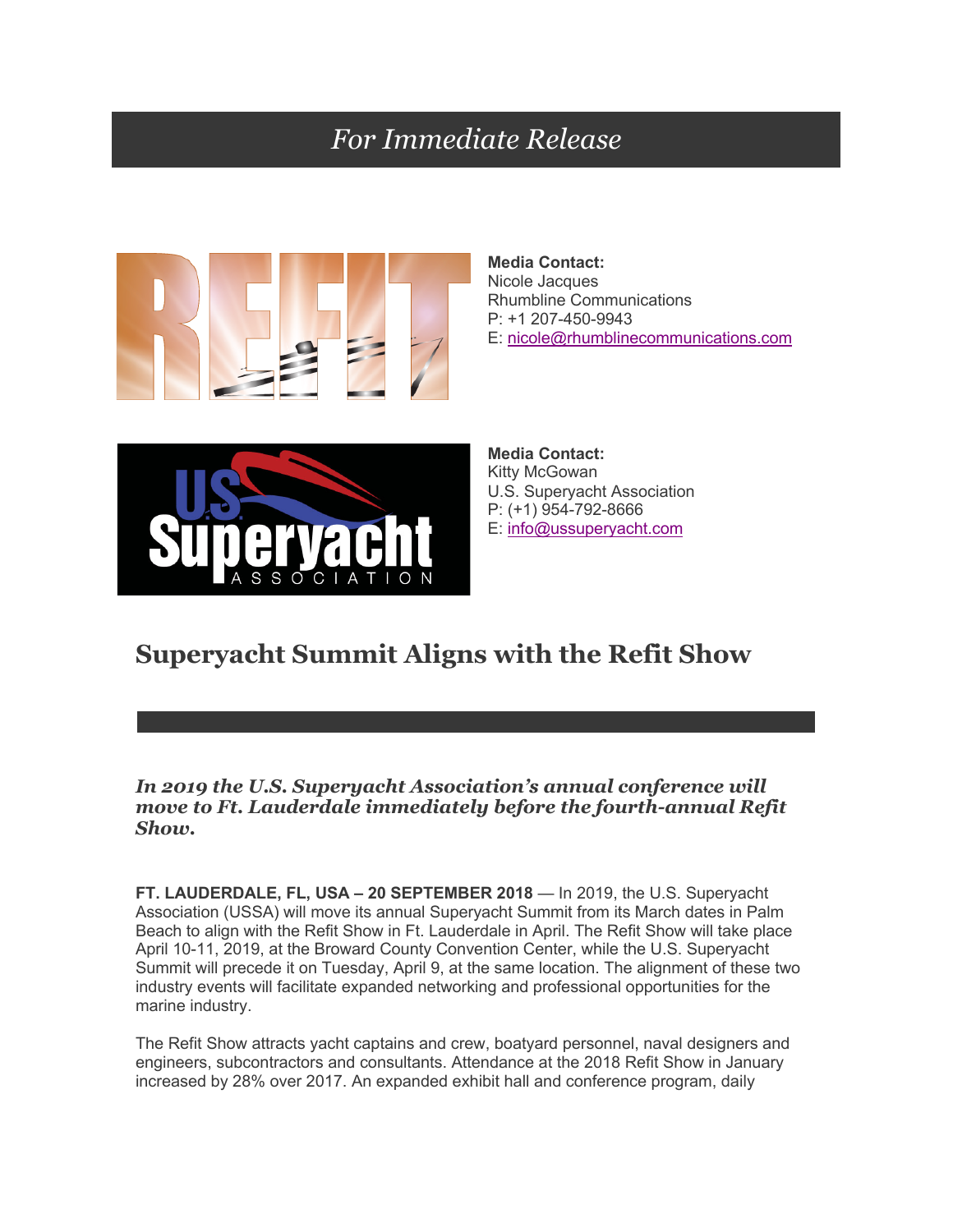networking events, and live demonstrations attracted the substantial crowd of refit-industry professionals. Refit Show organizers selected the April dates for 2019 to coincide with the traditional yacht circuit that moves from the Caribbean to Florida in early spring.

The Superyacht Summit is a daylong conference now entering its sixth year. The USSA produces seminars on personal and professional growth, networking and relationship-building in the superyacht industry throughout the year. Attendees are predominantly professional and technical service providers, and marina/boatyard operators. The most recent event in March in Palm Beach included sessions on marketing, business development and legislation issues.

In 2019, the Refit Show and the Superyacht Summit will remain independent events, but will support each other through co-marketing and networking opportunities in the shared space.

"The Refit Show's relationship with the U.S. Superyacht Summit will facilitate growth for both events," said Jim Miller, Refit Show director. "The industry now has three back-to-back days of valuable education, networking and sales opportunities."

"The U.S. Superyacht Association is proud to be partnering with the Refit Show for 2019," said USSA president Kitty McGowan. "This relationship highlights our association's commitment to the strength of the refit industry in the United States and our move to Ft. Lauderdale will enable us to make the summit more easily accessible to more of our members and the industry."

Sponsorship and exhibit sales for the 2019 Refit Show began in summer 2018 and event organizers have already begun seeking 2019 seminar topics. More information about exhibiting and attending is available online at www.refitshow.com.

Sponsorship sales for the 2019 U.S. Superyacht Summit are ongoing and topics are well in formation. More information about attending the summit or joining the U.S. Superyacht Association is available at www.ussuperyacht.com.

## *About The Refit Show*

Owned and managed by *Professional BoatBuilder* magazine, Refit International Exhibition & Conference is a marine industry trade show combining exhibits, seminars, and demonstrations for yacht and boat refit and repair professionals. The Refit Show delivers a potent combination of practical education, emerging technologies, new products, service innovations, and B2B networking. The Refit Show is the indispensable event for yard owners, managers, designers and engineers, owners and their representatives, captains, marine surveyors, and customer service & project managers. Held at the Broward County Convention Center in Ft. Lauderdale, Florida, the Refit Show will take place April 10-11, 2019. More information is available online at www.refitshow.com.

## *About U.S. Superyacht Association*